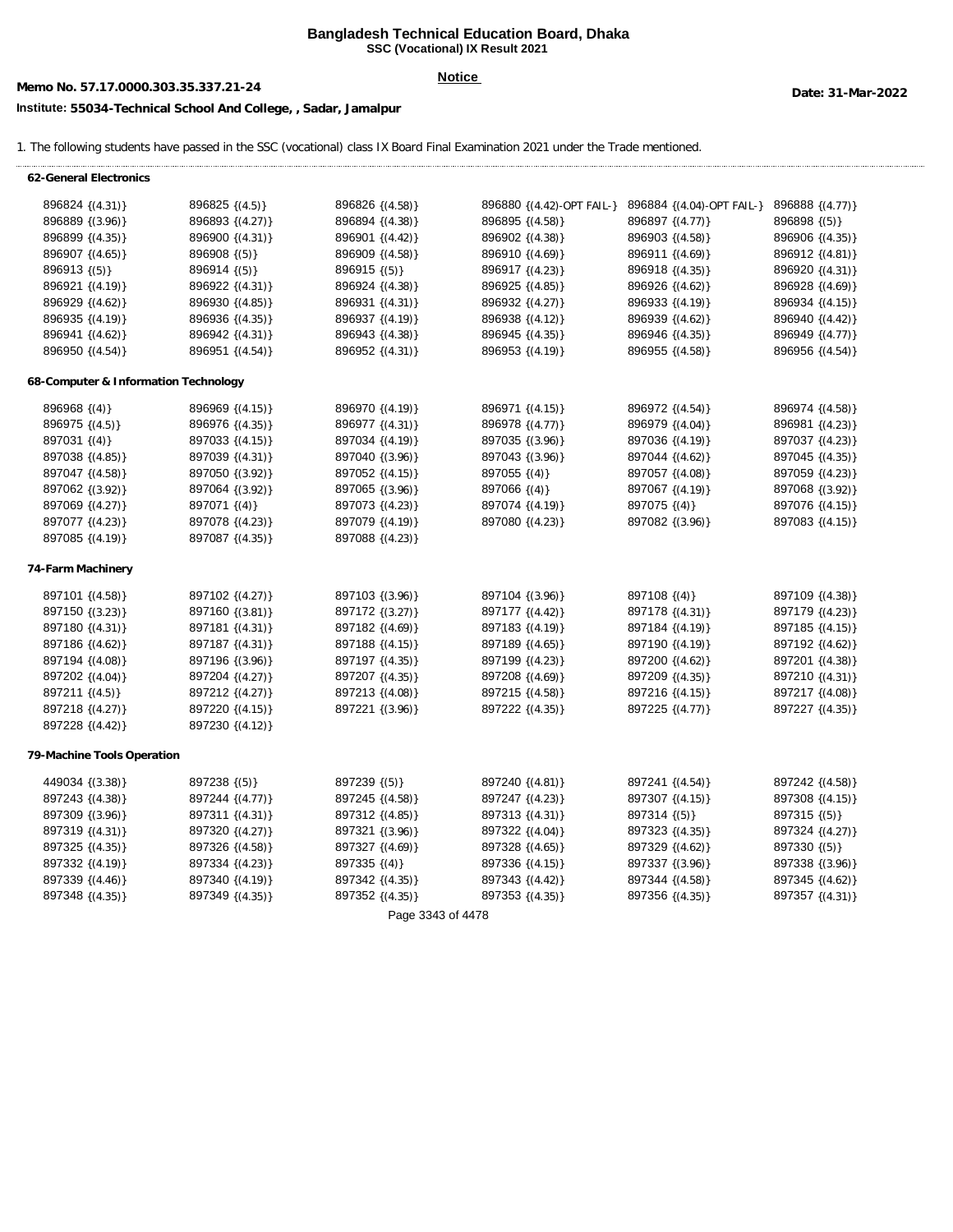1. The following students have passed in the SSC (vocational) class IX Board Final Examination 2021 under the Trade mentioned.

| 897359 { (4.58) }                                                                                                                                                          | 897360 {(4.92)}                                         | 897362 {(4.31)}                                             | 897364 {(4.35)}                                             | $897365$ {(4.31)}    | 897366 {(4.19)}                        |
|----------------------------------------------------------------------------------------------------------------------------------------------------------------------------|---------------------------------------------------------|-------------------------------------------------------------|-------------------------------------------------------------|----------------------|----------------------------------------|
| 2.1. The following Examinees have failed in less than or equal to 3 (Three) Subjects without optional, but they are promoted to class X (FTC -Failed in TC, FTF -Failed in |                                                         |                                                             |                                                             |                      |                                        |
| TF, FPC - Failed in PC, FPF - Failed in PF, FIA-Failed in Industrial Attachment)                                                                                           |                                                         |                                                             |                                                             |                      |                                        |
| 62-General Electronics                                                                                                                                                     |                                                         |                                                             |                                                             |                      |                                        |
|                                                                                                                                                                            |                                                         |                                                             |                                                             |                      |                                        |
| 896868 {1913[ FTF ], 1915[ 896874 {1913[ FTF ]}<br><b>FPF</b> 1}                                                                                                           |                                                         | 896890 {1913] FTF 1, 6213] 896891 {1916] FTF 1}<br>$FTF$ ]} |                                                             | 896892 {1916[FTF]}   | 896896 {6213[ FTF ]}                   |
| 896904 {1913] FTF 1}                                                                                                                                                       | 896905 {1913] FTF 1}                                    | 896916 {1913] FTF 1, 1916] 896919 {1913] FTF 1}<br>$FTF$ 1} |                                                             | 896923 {1913] FTF 1} | 896927 {1913] FTF 1, 1916]<br>$FTF$ 1} |
| 896948 {1913] FTF 1}                                                                                                                                                       |                                                         |                                                             |                                                             |                      |                                        |
| 68-Computer & Information Technology                                                                                                                                       |                                                         |                                                             |                                                             |                      |                                        |
| 896967 {6814[FTF]}                                                                                                                                                         | 896973 {1913[FTF]}                                      | 896980 {1916[ FTF ]}                                        | 897017 {6814] FTF 1}                                        | 897032 {1916] FTF 1} | 897042 {1913] FTF 1}                   |
| 897046 {1913] FTF 1}                                                                                                                                                       | 897048 {6814] FTF 1}                                    | 897051 {1913] FTF 1}                                        | 897053 {1916] FTF 1}                                        | 897054 {6813] FTF 1} | 897060 {1915] FTF 1}                   |
| 897061 {1916] FTF 1}                                                                                                                                                       | 897063 {1916] FTF 1}                                    | 897070 {6814] FTF 1}                                        | 897072 {1913] FTF 1}                                        | 897081 {1913] FTF 1} | 897084 {1916] FTF 1}                   |
| 897089 {1916[ FTF ], 6814[<br>$FTF$ 1}                                                                                                                                     |                                                         |                                                             |                                                             |                      |                                        |
| 74-Farm Machinery                                                                                                                                                          |                                                         |                                                             |                                                             |                      |                                        |
| 897100 {1916] FTF 1}                                                                                                                                                       | 897105 {7413[FTF]}                                      | 897107 {1913[FTF]}                                          | 897193 {1916] FTF 1}                                        | 897195 {1916] FTF 1} | 897198 {1915[ FTF ]}                   |
| 897203 {1916] FTF 1, 7413] 897205 {1916] FTF 1}                                                                                                                            |                                                         | 897206 {1913] FTF 1}                                        | 897214 {1915] FTF 1, 1916] 897219 {1915] FTF 1}             |                      | 897223 {1916] FTF 1}                   |
| $FTF$ 1}<br>897226 {1916[ FTF ]}                                                                                                                                           |                                                         |                                                             | $FTF$ ]}                                                    |                      |                                        |
| 79-Machine Tools Operation                                                                                                                                                 |                                                         |                                                             |                                                             |                      |                                        |
|                                                                                                                                                                            |                                                         |                                                             |                                                             |                      |                                        |
| 897246 {1916[ FTF ]}                                                                                                                                                       | 897305 {1916[FTF], 7914[ 897306 {7914[FTF]}<br>$FTF$ 1} |                                                             | 897310 {7914] FTF 1}                                        | 897316 {1916] FTF 1} | 897317 {1913[ FTF ], 1916[<br>FPF 1}   |
| 897331 {1913] FTF 1}                                                                                                                                                       | 897341 {1913] FTF 1}                                    | 897346 {1916] FTF 1}                                        | 897354 {1913] FTF 1, 1916] 897355 {1916] FTF 1}<br>$FTF$ ]} |                      | 897358 {7914] FTF 1}                   |
| 897361 {1915] FTF 1}                                                                                                                                                       | 897363 {1916] FTF 1}                                    |                                                             |                                                             |                      |                                        |
| 2.2. The following Examinees have failed in more than 3(three) Subjects or Failed in TC or Failed in PC [ Not promoted to class X ]: (FTC -Failed in TC, FTF -Failed in    |                                                         |                                                             |                                                             |                      |                                        |
| TE FPC - Failed in PC FPF - Failed in PF FIA-Failed in Industrial Attachment)                                                                                              |                                                         |                                                             |                                                             |                      |                                        |

### **68-Computer & Information Technology**

|                   | 897041 {1913  FTF ], 1915  897058 {1913  FTF ], 1915  897090 {1913  FTF ], 1915 |                    |
|-------------------|---------------------------------------------------------------------------------|--------------------|
| FTF, FPF 1, 1916[ | FTF. FPF 1. 1916 [                                                              | FTF. FPF 1. 1916 [ |
| FTF, FPF 1, 6813[ | FTF, FPF 1, 6813[                                                               | FPF 1, 6813 FTF,   |
| FTF, FPF 1, 6814[ | FTF. FPF 1.68141                                                                | FPF 1, 6814 FTF,   |
| FTF. FPF 1.6881[  | FTF, FPF 1, 6881[                                                               | FPF 1}             |
| F[A]              | F[A]                                                                            |                    |
|                   |                                                                                 |                    |

## **74-Farm Machinery**

897224 {1913[ FTF ], 1915[ FTF, FPF ], 1916[ FTF, FPF ], 7413[ FTF, FPF ], 7414[

Page 3344 of 4478